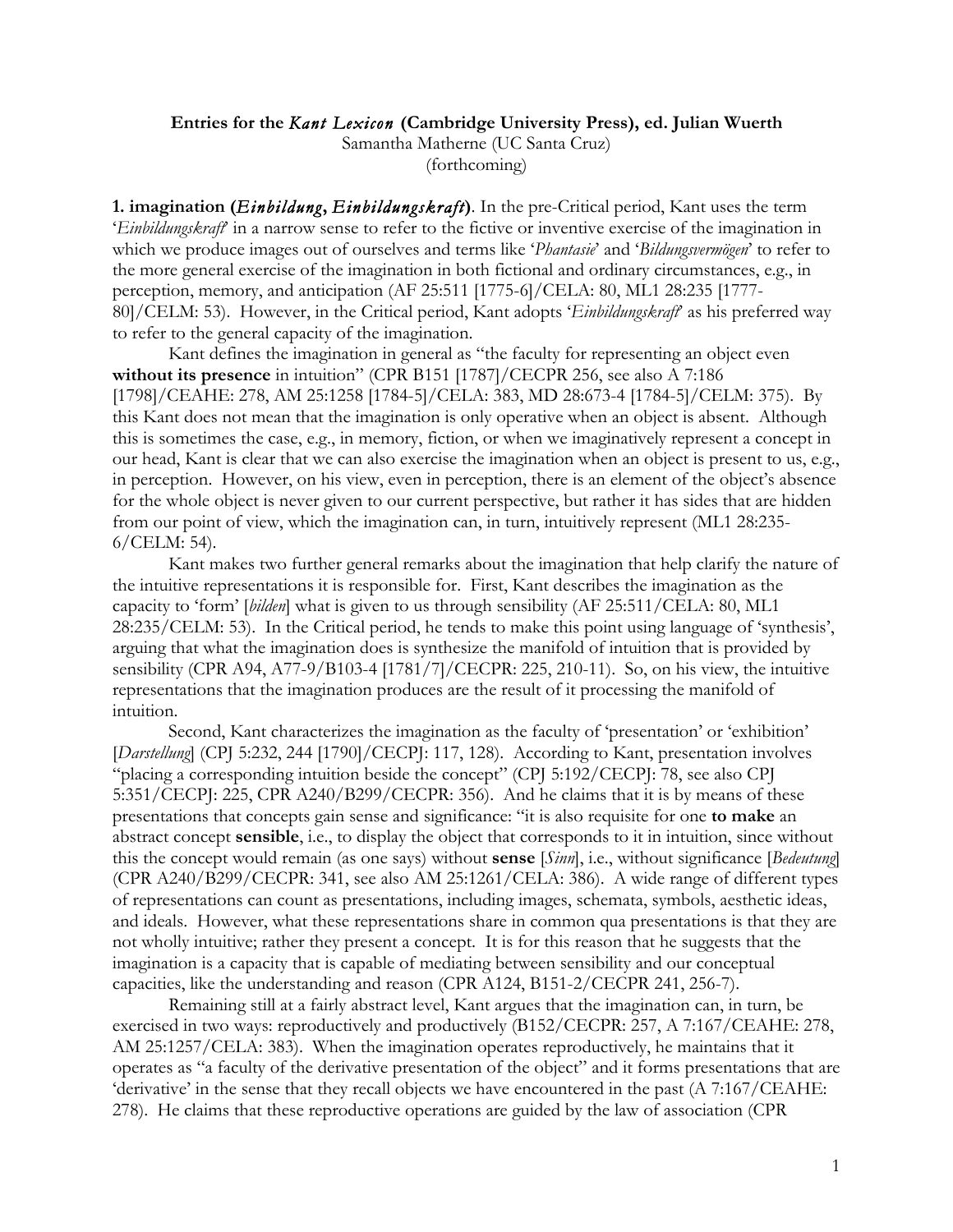B152/CECPR 257, A 7:182/CEAHE: 291). By contrast, in its productive exercise, he suggests that the imagination functions as "a faculty of the original presentation of the object" in which it 'composes' presentations in an 'inventive' [*dichtend*] or 'self-active' way (AM 25;1278/CELA: 398; A 7:167, 174/CEAHE: 278, 284; CPJ 5:240/CECPR: 124). Yet even in these cases, Kant says that the imagination is "not exactly *creative* [*schöpferisch*]" because although the forms it produces are its own invention, the material that is arranged in those forms is not of its making, but rather is drawn from sensibility (A 7:167-8/CEAHE: 278, AM 25:1258, 1277/CELA: 383, 397).

Turning to the reproductive exercise in more detail, Kant claims that our imagination relies on reproduction in forming intuitive representations of objects present, past, and future. With regard to objects that are present to us, Kant suggests that in perception the imagination operates as "the faculty of illustration [*Abbildung*]" and it is responsible for forming an image, which 'illustrates' the object from different sides and points of view (ML1 28:235/CELM: 53). In the first *Critique*, he argues that images are formed on the basis of the imagination engaging in two forms of synthesis: the synthesis of apprehension in which it "run[s] through" and "take[s] together" the manifold of intuition and the synthesis of reproduction, which involves it "calling back" representations of the object from the past (CPR A99, A121/CECPR: 229, 239). Meanwhile, when it comes to representing objects from our past, Kant maintains that the imagination functions as "the faculty of imitation [*Nachbildung*]" and here it forms images by imitating what we have encountered before (ML1 28:235/CELM: 53). The voluntary formation of images from our past is what Kant calls 'memory' (A 7:182-5/291-4, AF 25:521-4/CELA: 88-90, AM 25:1273/CELA: 394). Finally, with respect to representing objects in the future, Kant suggests that the imagination operates as "the faculty of anticipation [*Vorbildung*]" and he indicates that the images we form in this context are guided either by 'presentiment', which does not require knowledge of causes and effects, but only "the remembering of observed events as they commonly follow one another," or by 'prescience', which does require conscious reflection on the law of causality (ML1 28: 235/CELM: 53, A 7:186- 7/CEAHE: 394-5, MMr 29: 884 [1782-3]/CELM: 252).

As for the productive exercise of the imagination, Kant distinguishes between two different levels at which it takes place: at the empirical, *a posteriori* level and at the pure, *a priori* level. At the empirical level, Kant differentiates furthermore between productive activities that occur in a voluntary way, when "*we* play with" the imagination and in an involuntary way, when the imagination "plays with  $u s$ " (MMr 29:885/CELM: 253). According to Kant, voluntary activities are crucial for the presentation of concepts. To this end, he delineates three different ways in which the imagination can voluntarily form intuitive representations that present a concept in sensible terms. In some cases, Kant claims that the imagination presents a concept in a 'direct' and 'demonstrative' fashion in intuition and he calls this kind of representation a 'schema', e.g., the schema of the empirical concept 'dog' (see below for discussion of other types of schemata) (CPJ 5:352/CECPJ: 226, A141/B180/CECPR: 273, RP 20:279 [1793/1804]/CETP81: 370). At other times, he suggests that the imagination resorts to 'indirect' means and presents the concept "by means of an analogy" and he labels this kind of indirect presentation of a 'symbol' (CPJ 5:352/CECPJ: 226, RP 20:279- 80/CETP81: 370). While we can use symbols to present empirical concepts, e.g., using a handmill as a symbol of a despot, Kant argues that we can also symbolically present ideas of reason, i.e., concepts that are, in principle, not capable of direct intuitive presentation (CPJ 5:352-3/CECPJ: 226-7, RP 20:279-80/CETP81: 370, ML1 28:238/CELM: 55-6). Kant describes some of the imagination's presentations of ideas of reason as 'ideals', which involve a "representation of an individual being as adequate to an idea," e.g., in the archetype [*Urbild*] of the sage or the perfectly proportionate, moral human being ('the ideal of beauty') (CPJ 5:232-236/CECPJ: 116-20, A 569/B597/CECPR: 552). Finally, Kant suggests that the imagination can produce signs, which do not share any intuitive relation to the concept they present, but rather serve as 'designations', which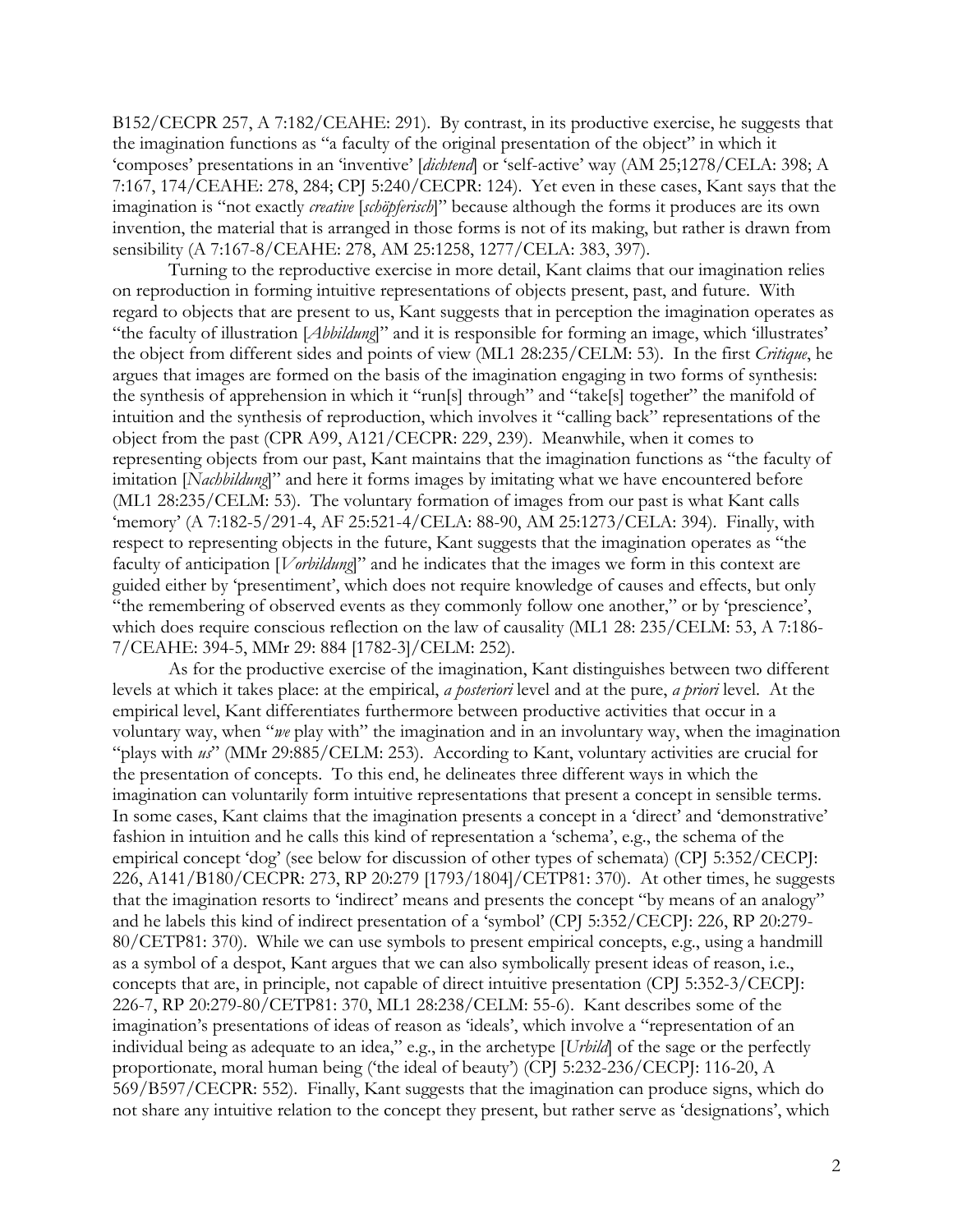the imagination arbitrarily associates with the concept, e.g., words (CPJ 5:351-2/CECPJ: 226, A 7:191/CEAHE: 298, AF 25:536-7/CELA: 99-100, AM 25:1293-6/CELA: 408-10).

The imagination's voluntary productions also play a pivotal role in Kant's account of aesthetics in the third *Critique*. In judgments of taste, for example, Kant describes the free play the imagination engages in as "productive and self-active" (CPJ 5:240/CECPJ: 124). Meanwhile, in his analysis of artistic creation, Kant claims that in genius's imagination is "very powerful in creating [*Schaffung*], as it were, another nature, out of the material which the real one gives it" (CP] 5:314/CECPJ: 192). Genius accomplishes this by means of a special kind of presentation that Kant calls an 'aesthetic idea', which is an imaginative representation that "aesthetically enlarges" a concept by adding "aesthetic attributes" to it and which is so rich it cannot be exhaustively described through language (CPJ 5:315/CECPJ: 193). Finally, in judgments of the sublime, although the imagination initially contributes to the displeasure we feel as very large or powerful objects force us to recognizing its limits, he argues that the imagination also "acquires an enlargement and power" because it comes to be used as "an instrument of reason and its ideas" (CPJ 5:269-270/CECPJ: 152).

However, in the empirical context, Kant indicates that imaginative productivity can also be exercised in an involuntary way and he calls this 'fantasy' (MMr 29:885/CELM: 253, AM 25:1258/CELA: 384). On his view, fantasy occurs in a healthy fashion when we dream while we are asleep (A 7:189-90/CEAHE: 297-8, MMr 29:885/CELM: 254, AM 25:1283-5: 402-3). However, he claims that it can also take place in an unhealthy way and here he distinguishes between two types of fantasizing: in "**delusion of sense**" we either mistake a self-created image for an actual sensible object ('madness', 'hypochondria') or treat ideals, like patriotism or friendship, as if they were real ('enthusiasm'), and in "**delusion of mind**," we mistake a self-created image for a spiritual object ('visionary rapture' [*Schwämerei*]) (CPJ 5:275/CECPJ: 156-7, AF 25:528/CELA: 93-4, AM 25: 1283- 9/CELA: 402-5, DSS [1766]/CETP70: 301-359).

Setting the empirical exercise of the productive imagination aside, at the *a priori* level, Kant argues that the imagination operates in a productive way in both a mathematical and transcendental context. According to Kant, mathematical cognition depends on the 'construction' of concepts, which he, in turn, glosses in terms of exhibition [*Darstellung*]: "to **construct** a concept means to exhibit [*darstellen*] *a priori* the intuition corresponding to it" (CPR A713/B741/CECPR: 630). This presentation can either be formed in "mere imagination" or in empirical intuition, e.g., drawing on paper or counting on one's hand, but in both cases, he claims that the construction is *a priori* because we do not "borrow the pattern for it from any experience" (CPR 713/B741/CECPR: 630). Instead, the pattern that we follow is to be found in the schema, e.g., the schema for the concept 'triangle' involves a "general procedure" that exists "in thought," which we can follow in producing images of triangles (A140-1/B179-180/CECPR: 273).

In addition to its use in the mathematical context, Kant argues that the productive imagination has a transcendental use insofar as it contributes to the conditions of the possibility of experience. In the A Deduction, Kant maintains that the imagination has a 'transcendental function': "its aim in regard to all the manifold of appearance is nothing further than the necessary unity in their synthesis" (A123/CEPR: 240). He claims that it is through this function that we bring together sensibility and the manifold of intuition, on the one hand, and the understanding and the necessary unity of apperception, on the other. According to Kant, by mediating between sensibility and understanding in this way, the transcendental function of the imagination makes experience possible: "Both extremes, namely sensibility and understanding, must necessarily be connected by means of this transcendental function of the imagination, since otherwise the former would to be sure yield appearances but no objects of an empirical cognition, hence there would be no experience" (A124/CECPR: 241). In the B Deduction, Kant describes this transcendental function in terms of 'figurative synthesis' [*synthesis speciosa*], which, he asserts, involves the "effect of the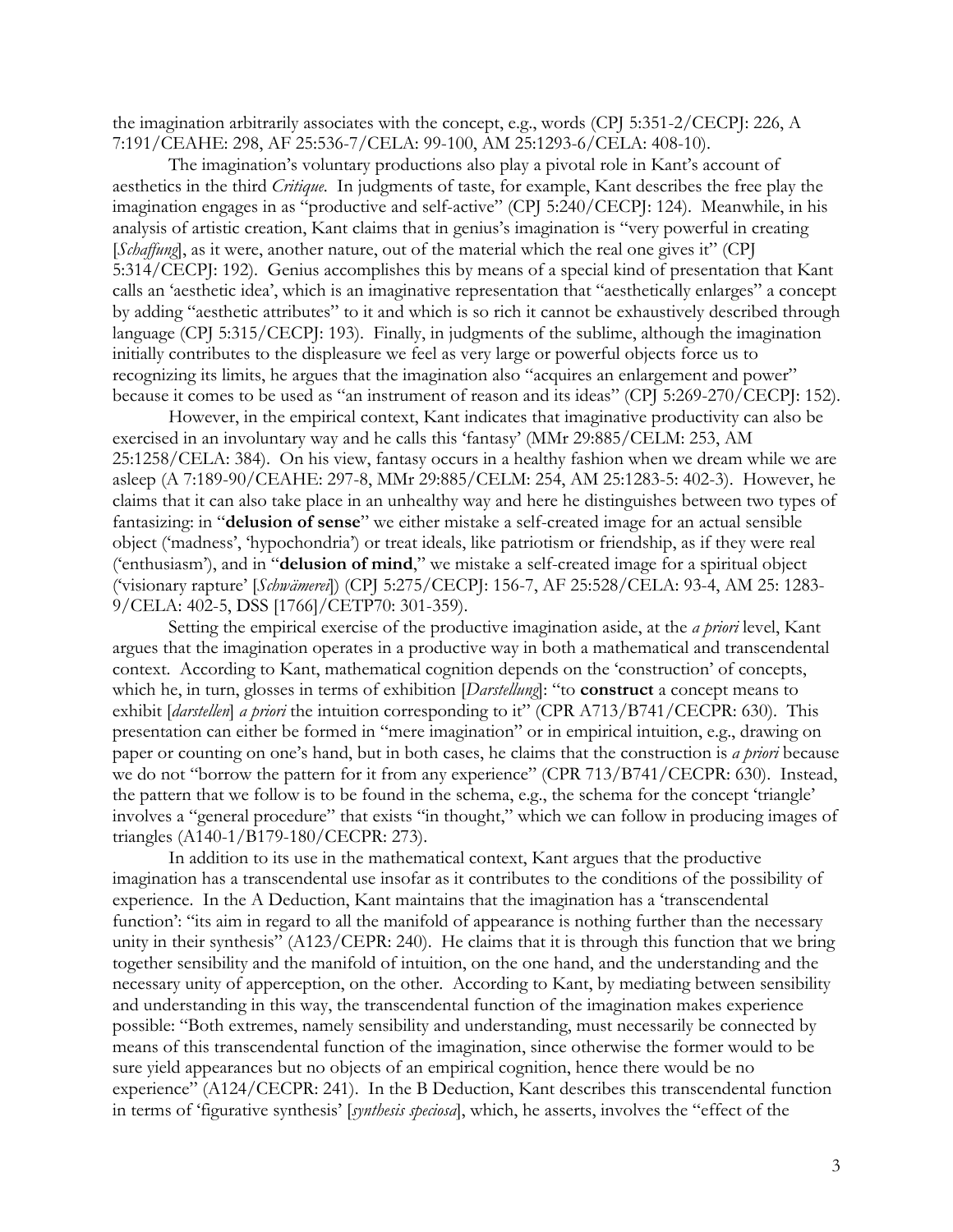understanding on sensibility and its first application (and at the same time the ground of all others) to objects of the intuition that is possible for us" (B151-2/CECPR: 256-7).

In specifying how this application takes place, in the A Deduction Kant emphasizes the idea that the imagination makes possible the *a priori* 'affinity' of appearances, i.e., the status of all appearances as "associable in themselves and subject to universal laws of a thoroughgoing connection in reproduction" (A122/CECPR: 240). Meanwhile further elucidating this process in the Schematism, Kant argues that when the imagination applies the understanding to sensibility, it produces a special type of representation called a 'transcendental schema' (A138/B177/CECPR: 272). According to Kant, a transcendental schema is an *a priori* representation of a category in temporal terms, which he calls a 'time-determination' [*Zeitbestimmung*] (A138/B177/CECPR: 272). Emphasizing the importance of transcendental schemata, Kant claims that they are "the true and sole conditions for providing [the categories] with a relation to objects, thus with **significance**" (A145/B185/CECPR: 276). For Kant, then, the transcendental exercise of the imagination not only makes experience possible, but also provides the categories with significance.

**Related terms:** aesthetic idea, art, categories, concept, enthusiasm, genius, idea, ideal, image, intuition, judgment of taste, manifold, perception, reason, representation, schema, schematism, sensibility, sublime, synthesis, understanding

**2. image (***Bild***).** According to Kant, an image is a type of intuitive representation that is produced by the imagination (*Einbildungskraft*). More specifically, he claims that images are the result of the imagination 'forming' or 'synthesizing' the manifold of intuition (AF 25:511 [1775-6]/CELA: 80, ML1 28: 235 [1777-80]/CELM: 53, CPR A120-1 [1781]/CECPR: 239, CPR B151-2 [1787]/CECPR: 256-7).

On Kant's view, the imagination produces different kinds of images in different contexts and relies on both reproductive and productive means to do so. In perception, he argues that we form an image of the object that is present to us, which 'illustrates' [*abbildet*] the object from different sides and points of view (ML1 28:236/CELM: 54). In the first *Critique*, he maintains that the images involved in perception result from the imagination engaging in two forms of synthesis of the manifold of intuition: the synthesis of apprehension and of reproduction (A120-1/CECPR: 239). However, he argues furthermore that image formation depends on schematism: "the **schema**… is that through which and in accordance with which the images first become possible" (CPR A142/B181/CECPR: 273). Kant describes a schema as "a rule for the determination of our intuition in accordance with a certain general concept" and he maintains that it is this schema-guided synthesis that ultimately results in an image (CPR A140-1/B179-181/CECPR: 273). Yet though it is possible to produce images in this way in accordance with both mathematical and empirical concepts, Kant asserts that the schemata associated with the categories "can never be brought to an image at all" (CPR A142/B181/CECPR: 274).

In addition to the images that arise in perception, Kant claims that the imagination forms images in other ways that rely on reproduction. We reproduce images of objects we have encountered in the past through a process he calls 'imitation' [*Nachbildung*], e.g., in memory or when we form a 'normal idea', i.e., an image that represents the average for a species (AF 25:511-514, 521- 4/CELA: 80-2, 88-90; AM 25:1273/CELA: 294-5; ML1 28: 236/CELM: 54; CPJ 5:233-4 [1790]/CECPJ: 117-18). Meanwhile, when we form images of objects in the future by means of a process labeled 'anticipation' [*Vorbildung*], Kant indicates that here too we rely on reproduction because we remember what we have encountered in the past and project it into the future (AF 25:511, 531-536/CELA: 8096-9; ML1 28:236/CELM: 54; A 7:185-7/CEAHE: 294-5 [1798]).